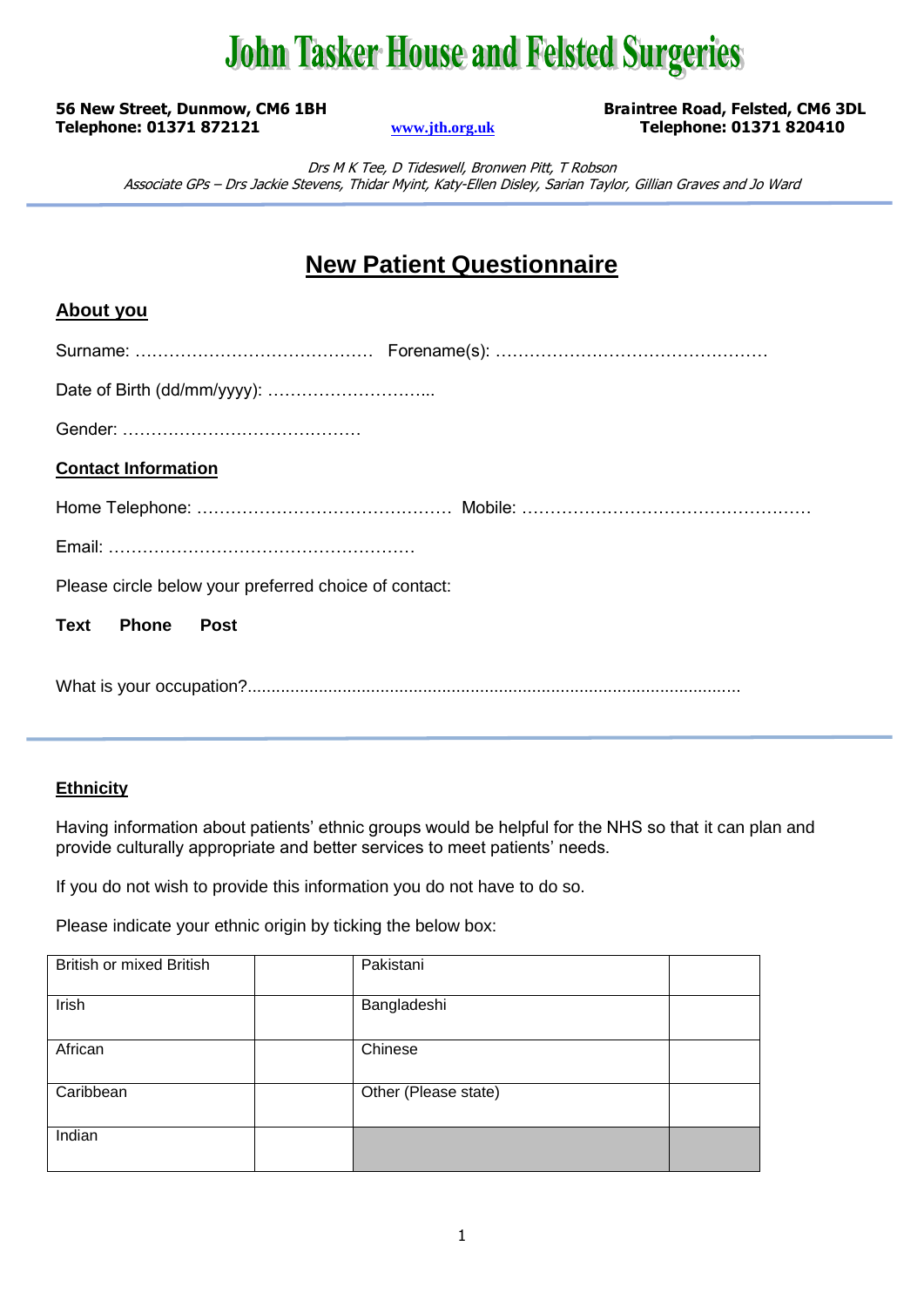#### **Main language**

#### **Carer status**

| Do you have a carer?                                                                                 | Yes $\Box$ No $\Box$               |
|------------------------------------------------------------------------------------------------------|------------------------------------|
| If Yes, please give details of their name, relationship to you and whether they are a patient here   |                                    |
| Are you yourself a carer?                                                                            | $Yes \mid \mid No \mid \cdot \mid$ |
| If Yes, please give details of the person you care for including their name, relationship to you and |                                    |

#### **Next of kin (first)**

| Emergency contact Information (for next of kin) |  |
|-------------------------------------------------|--|
|                                                 |  |
| Next of kin (second if appropriate)             |  |
|                                                 |  |
|                                                 |  |
|                                                 |  |
| Emergency contact Information (for next of kin) |  |
|                                                 |  |

### **Contacting you**

| We will use your contact details to send reminders about appointments, reviews and other services |  |
|---------------------------------------------------------------------------------------------------|--|
| which may be of benefit in your medical care                                                      |  |

| Do you consent to the Surgery sending letters to your home address? Yes $\Box$ No $\Box$ |  |  |
|------------------------------------------------------------------------------------------|--|--|
| Do you consent to the Surgery sending text messages to your mobile? Yes No               |  |  |

2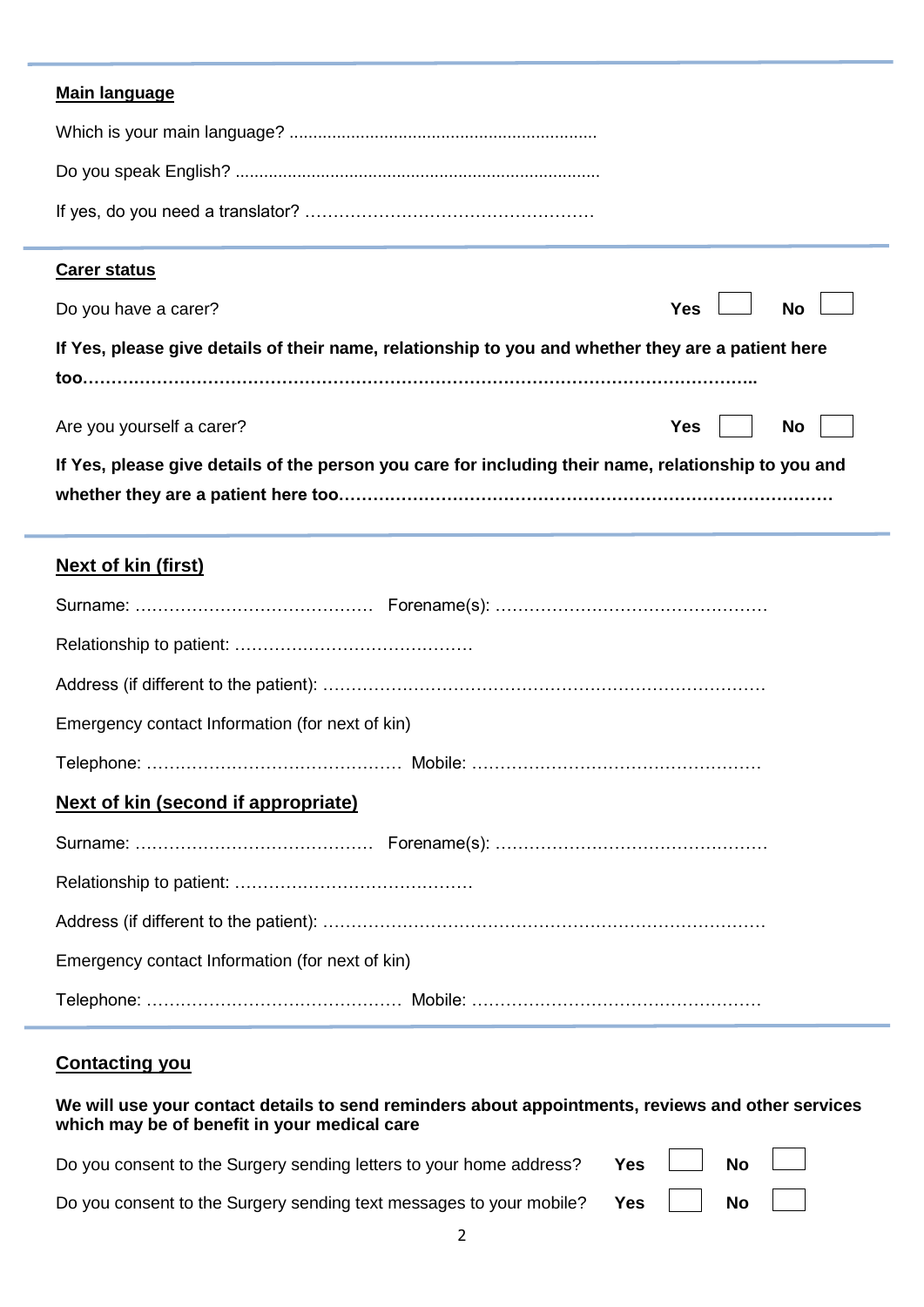#### **Summary Care Record (SCR)**

**All patients registered with a GP have a SCR, unless they have chosen not to have one. Your Summary Care Record contains basic information about allergies, medications and any reactions that you have had to medication in the past.**

You can choose to include additional information in your SCR such as your significant illnesses and health problems, operations and vaccinations, how you would like to be treated (such as where you would prefer to receive care), what support you might need and who should be contacted for more information about you.

By including this additional information in your SCR, health and care staff can give you better, safer care if you need it away from your usual GP practice:

- in an emergency
- when you're on holiday
- when your surgery is closed
- at out-patient clinics
- when you visit a pharmacy

| I DO NOT want to share any information with other healthcare professionals involved in my care. I wish to |  |
|-----------------------------------------------------------------------------------------------------------|--|
| opt out of SCR.                                                                                           |  |

**For more information**: Phone 0300 123 3020 or visit [www.nhscarerecords.nhs.uk](http://www.nhscarerecords.nhs.uk/)

#### **Resuscitation wishes and Power of Attorney**

| Do you have a DNACPR (Do not attempt CPR) form in place?                                                                                  | <b>Yes</b> |            | No        |           |
|-------------------------------------------------------------------------------------------------------------------------------------------|------------|------------|-----------|-----------|
| Does anybody hold Lasting Power of Attorney for Health and Welfare for you?                                                               | Yes        |            | <b>No</b> |           |
| If YES to either of the above questions, please supply details of who holds this and where (and supply a<br>copy for your medical notes). |            |            |           |           |
| Details.<br>and a complete the contract of the contract of the contract of the contract of the contract of the contract of                |            |            |           |           |
|                                                                                                                                           |            |            |           |           |
| <b>Smoking status</b>                                                                                                                     |            |            |           |           |
| Do you smoke?                                                                                                                             |            | <b>Yes</b> |           | <b>No</b> |
|                                                                                                                                           |            |            |           |           |

Smoking is the UK's single greatest cause of preventable illness

Stopping smoking is not easy but it can be done, and there is now a comprehensive, NHS Smoking Cessation Service offering support and help to smokers wanting to stop, with cessation aids available on NHS prescription.

**If no,** have you smoked in the past? **Yes** No

*If you would like help and advice on how to give up smoking, please contact<https://www.quit4life.nhs.uk/> or ask at reception.*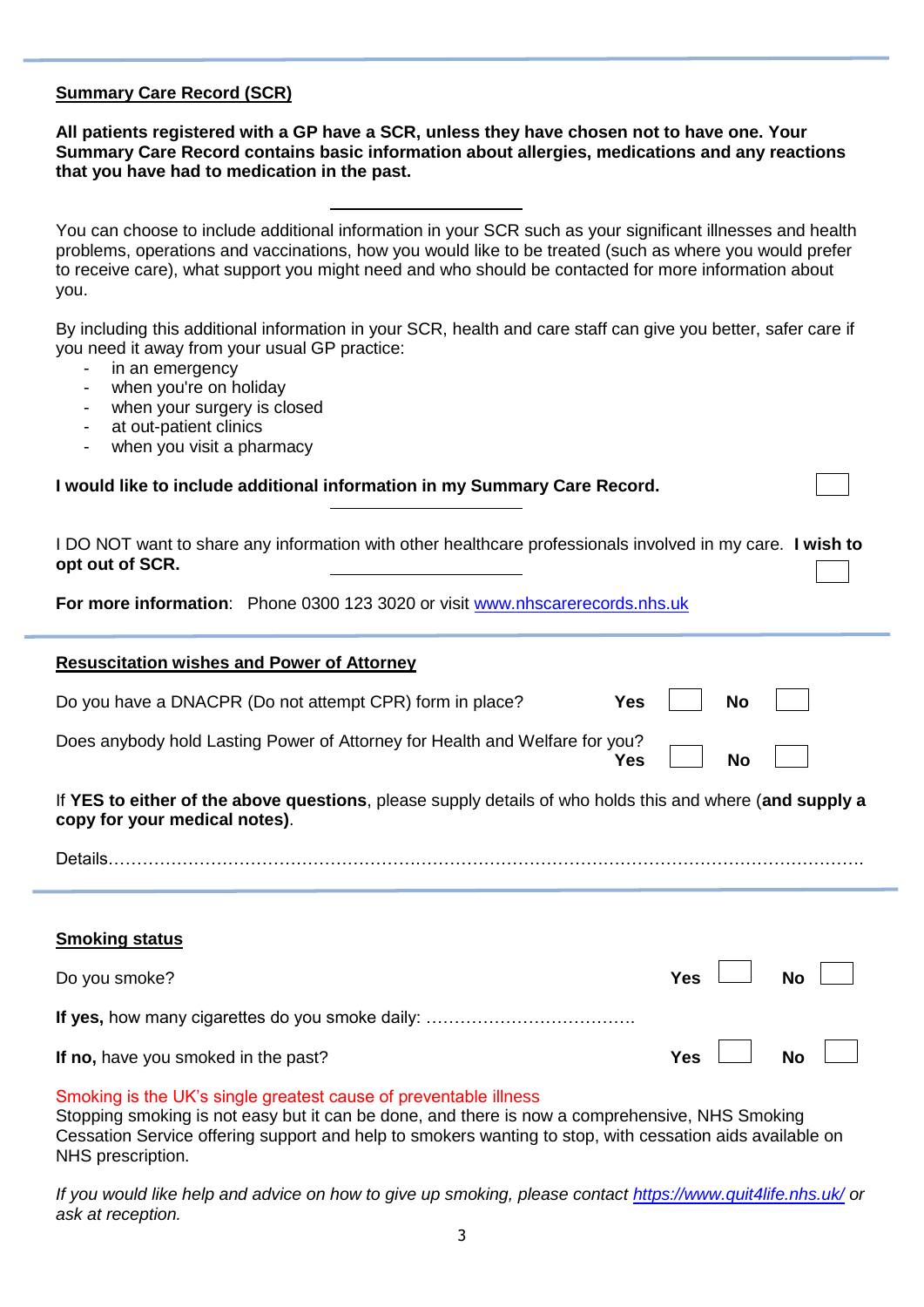#### **Height/Weight**

What is your weight: ………………………….. kg/stone

**Alcohol unit reference** 

What is your height: ……………………………cm/feet and inches

*If you would like advice on managing a healthy weight, please contact<https://www.nhs.uk/live-well/>or reception who will be able to direct you to the most appropriate service.*

#### **Alcohol intake**



| <b>TOW ORCH GO YOU HOVG &amp; GITTIN</b> | 1333 J  | <u>IVIUIIIIIVUI</u> | 2 T UIIIV J | $\sim$ 0 $\mu$ and $\mu$ and $\mu$ | ᅮᆝᄖᄔᅌ    |
|------------------------------------------|---------|---------------------|-------------|------------------------------------|----------|
| that contains alcohol?                   |         | less                | per month   | week                               | per week |
| How many alcoholic drinks do             | $1 - 2$ | $3 - 4$             | $5-6$       | $7-9$                              | $10+$    |
| you have on a typical day when           |         |                     |             |                                    |          |
| you are drinking?                        |         |                     |             |                                    |          |
| How often do you have 6 or more          | Never   | Less than           | Monthly     | Weekly                             | Daily or |
| standard drinks on one                   |         | monthly             |             |                                    | almost   |
| occasion?                                |         |                     |             |                                    | dailv    |

| corina |
|--------|
|        |
|        |

Score: ……………….

*A total of 5+ indicates increasing or higher risk drinking. If you have a score of 5+ please complete the remaining questions below.* 

| Questions                                                                                                                   |              | <b>Scoring system</b> |         |        |                             |       |  |  |  |  |  |  |
|-----------------------------------------------------------------------------------------------------------------------------|--------------|-----------------------|---------|--------|-----------------------------|-------|--|--|--|--|--|--|
|                                                                                                                             | O            |                       |         |        |                             | score |  |  |  |  |  |  |
| How often during the last year have<br>you found that you were not able to<br>stop drinking once you had started?           | Never        | Less than<br>monthly  | Monthly | Weekly | Daily or<br>almost<br>daily |       |  |  |  |  |  |  |
| How often during the last year have<br>you failed to do what was normally<br>expected from you because of your<br>drinking? | <b>Never</b> | Less than<br>monthly  | Monthly | Weekly | Daily or<br>almost<br>daily |       |  |  |  |  |  |  |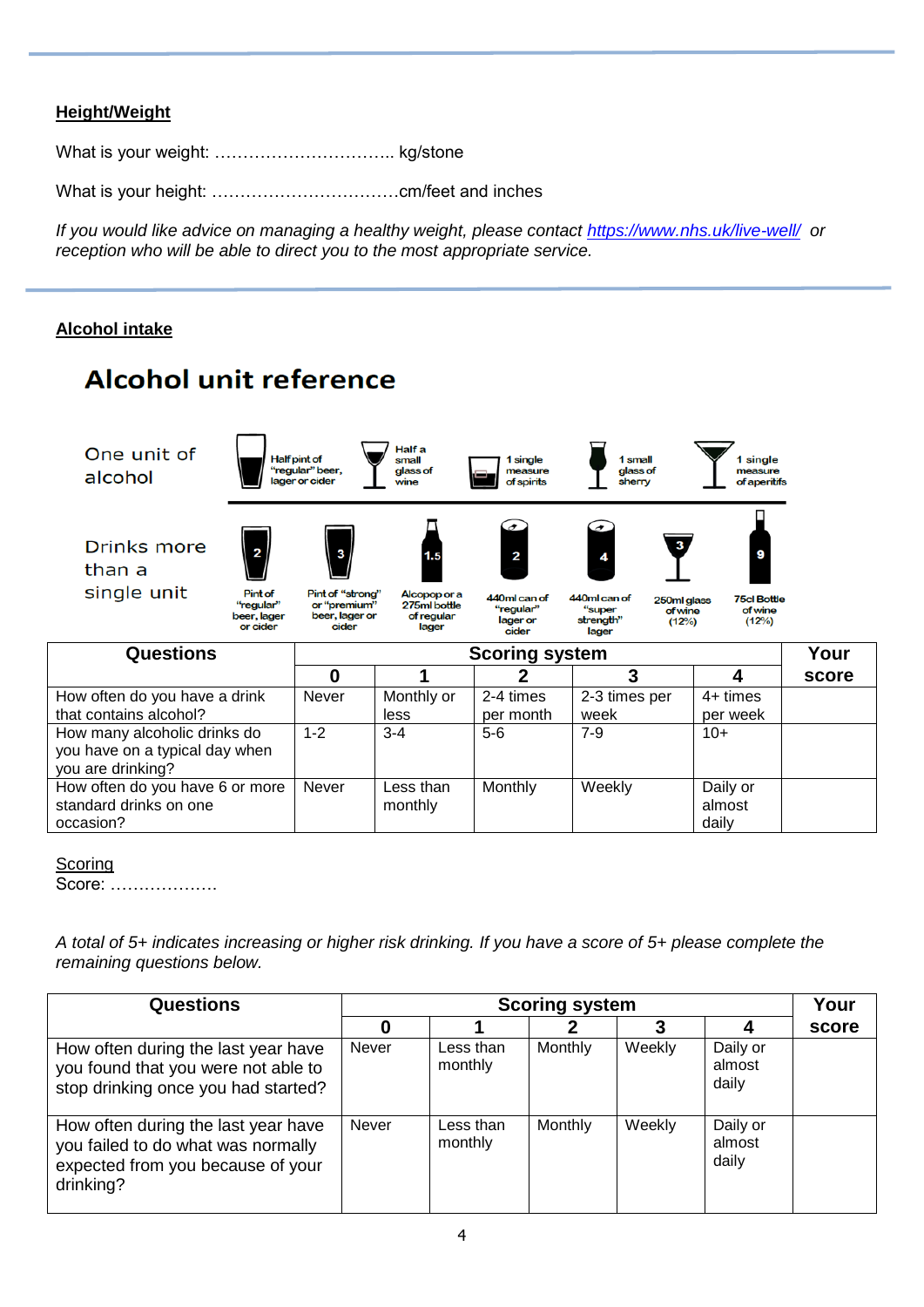| <b>Questions</b>                                                                                                                                |              | <b>Scoring system</b> |                                     |        |                                 |       |  |  |  |  |  |  |
|-------------------------------------------------------------------------------------------------------------------------------------------------|--------------|-----------------------|-------------------------------------|--------|---------------------------------|-------|--|--|--|--|--|--|
|                                                                                                                                                 | $\bf{0}$     |                       |                                     | 3      | 4                               | score |  |  |  |  |  |  |
| How often during the last year have<br>you needed an alcoholic drink in the<br>morning to get yourself going after a<br>heavy drinking session? | <b>Never</b> | Less than<br>monthly  | <b>Monthly</b>                      | Weekly | Daily or<br>almost<br>daily     |       |  |  |  |  |  |  |
| How often during the last year have<br>you had a feeling of guilt or remorse<br>after drinking?                                                 | <b>Never</b> | Less than<br>monthly  | <b>Monthly</b>                      | Weekly | Daily or<br>almost<br>daily     |       |  |  |  |  |  |  |
| How often during the last year have<br>you been unable to remember what<br>happened the night before because<br>you had been drinking?          | Never        | Less than<br>monthly  | Monthly                             | Weekly | Daily or<br>almost<br>daily     |       |  |  |  |  |  |  |
| Have you or somebody else been<br>injured as a result of your drinking?                                                                         | No           |                       | Yes, but<br>not in the<br>last year |        | Yes,<br>during the<br>last year |       |  |  |  |  |  |  |
| Has a relative or friend, doctor or<br>other health worker been concerned<br>about your drinking or suggested<br>that you cut down?             | No           |                       | Yes, but<br>not in the<br>last year |        | Yes,<br>during the<br>last year |       |  |  |  |  |  |  |

Please add up your scores from the above tables and write the total below: **Total**…………………………..

*If you would like help and advice on how to reduce your alcohol intake, please contact <https://www.drinkaware.co.uk/> or ask at reception.*

#### **Disabilities / Accessible Information Standards**

**As a practice we want to make sure that we give you information that is clear to you. For that reason we would like to know if you have any communication needs.** 

**………………………………………………………………………………..**

|  |  |  |  |  | Do you have any special communication needs? |  |
|--|--|--|--|--|----------------------------------------------|--|
|--|--|--|--|--|----------------------------------------------|--|

| Yes |  | No |  |
|-----|--|----|--|
|-----|--|----|--|

**If yes,** please state your needs below:

| Do you have significant mobility issues?                                                                                                     | Yes $\vert$ |         | $\overline{1}$ No $\overline{1}$ |  |
|----------------------------------------------------------------------------------------------------------------------------------------------|-------------|---------|----------------------------------|--|
| If yes, are you housebound?<br>(Definition of housebound - A patient is unable to leave their home due to physical or psychological illness) |             | Yes I I | <b>No</b>                        |  |
| Are you blind/partially sighted?                                                                                                             | Yes         |         | No.                              |  |
| Do you have significant problems with your hearing?                                                                                          | <b>Yes</b>  |         | <b>No</b>                        |  |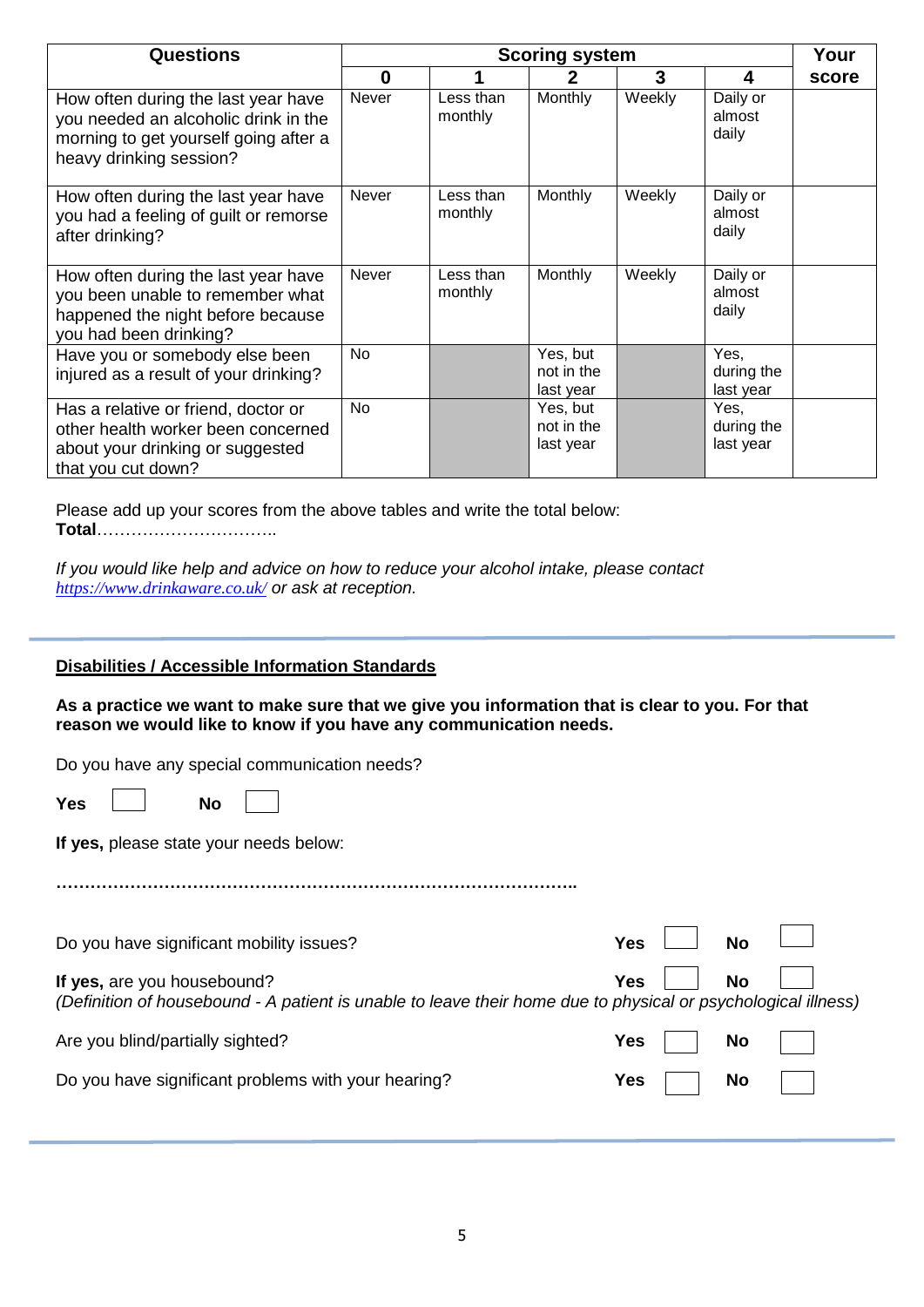#### **Family History and past medical history**

Have any close relatives (parent, sibling or child only\*) ever suffered from any of the following?

| Condition                                               | Yes | No. | If Yes<br>Relationship* |
|---------------------------------------------------------|-----|-----|-------------------------|
| Heart Disease (Heart attack/Angina) Under the age of 60 |     |     |                         |
| Heart Disease (Heart attack/Angina) Over the age of 60  |     |     |                         |
| <b>Stroke</b>                                           |     |     |                         |
| <b>Diabetes</b>                                         |     |     |                         |
| <b>High Blood Pressure</b>                              |     |     |                         |
| Asthma                                                  |     |     |                         |
| Epilepsy                                                |     |     |                         |
| Cancer                                                  |     |     |                         |
| <b>Rheumatoid Arthritis</b>                             |     |     |                         |

Have you yourself ever suffered from any important medical illness, operation or admission to hospital? **If so** please enter details below:

| <b>Condition</b> | <b>Year diagnosed</b> | Ongoing? |
|------------------|-----------------------|----------|
|                  |                       |          |
|                  |                       |          |
|                  |                       |          |
|                  |                       |          |
|                  |                       |          |

#### **Allergies**

#### Please list any drug or food allergies that you have:

#### **Medications**

| Please provide a list of repeat medications: |  |
|----------------------------------------------|--|
|                                              |  |
|                                              |  |
|                                              |  |
|                                              |  |
|                                              |  |
|                                              |  |
|                                              |  |

#### **For female patients only**

| Have you had a cervical smear test?         | Yes     | <b>No</b> |
|---------------------------------------------|---------|-----------|
| If yes, when was this last done? (dd/mm/yy) |         |           |
| Have you had a hysterectomy?                | Yes $ $ | <b>No</b> |
| Do you still have your ovaries?             | Yes $ $ | <b>No</b> |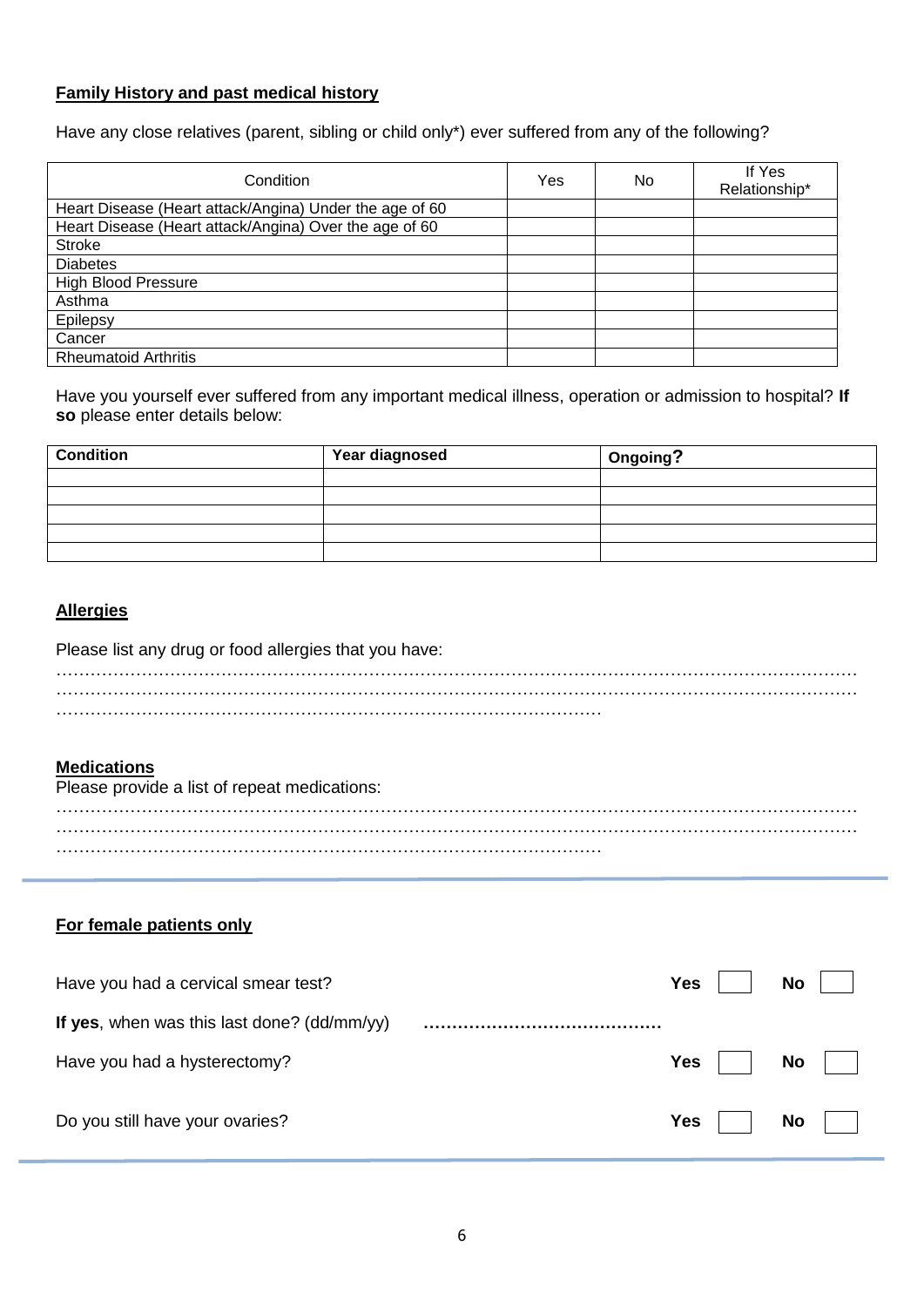# **John Tasker House Surgery and Felsted Surgery**

### **Practice Charter**

*At our surgery we aim to provide our patients with the best quality care available. Our charter is a statement of what you can expect from this practice and what we feel we can expect in return from you.*

*We will:*

Treat you with respect and as an individual Maintain confidentiality Aim to respond to your needs efficiently and appropriately Keep you informed of any changes that may affect you Encourage comments and suggestions to help continually improve services

*We ask that you:*

Treat us with respect Keep us informed of any changes that may affect us Share responsibility for your own health

#### **Vision**

John Tasker House and Felsted surgeries aim to provide a high quality service that we would be happy for our friends and family to use.

#### **Our values:**

Patients come first We have a positive attitude and response to any challenges We listen to our patients and to each other We provide continuity of care We take responsibility and are accountable We promote excellence through teaching and research We continually improve We balance individual's needs with wider clinical needs

#### **Zero Tolerance**

If a patient is violent or abusive towards any member of the practice team we shall remove them from our list in accordance with NHS policy.

#### **Complaints**

We will respond to any complaints fairly and efficiently according to the NHS complaints procedure.

**Signature** 

#### Name

(If signing on behalf of a child) Relationship to the Patient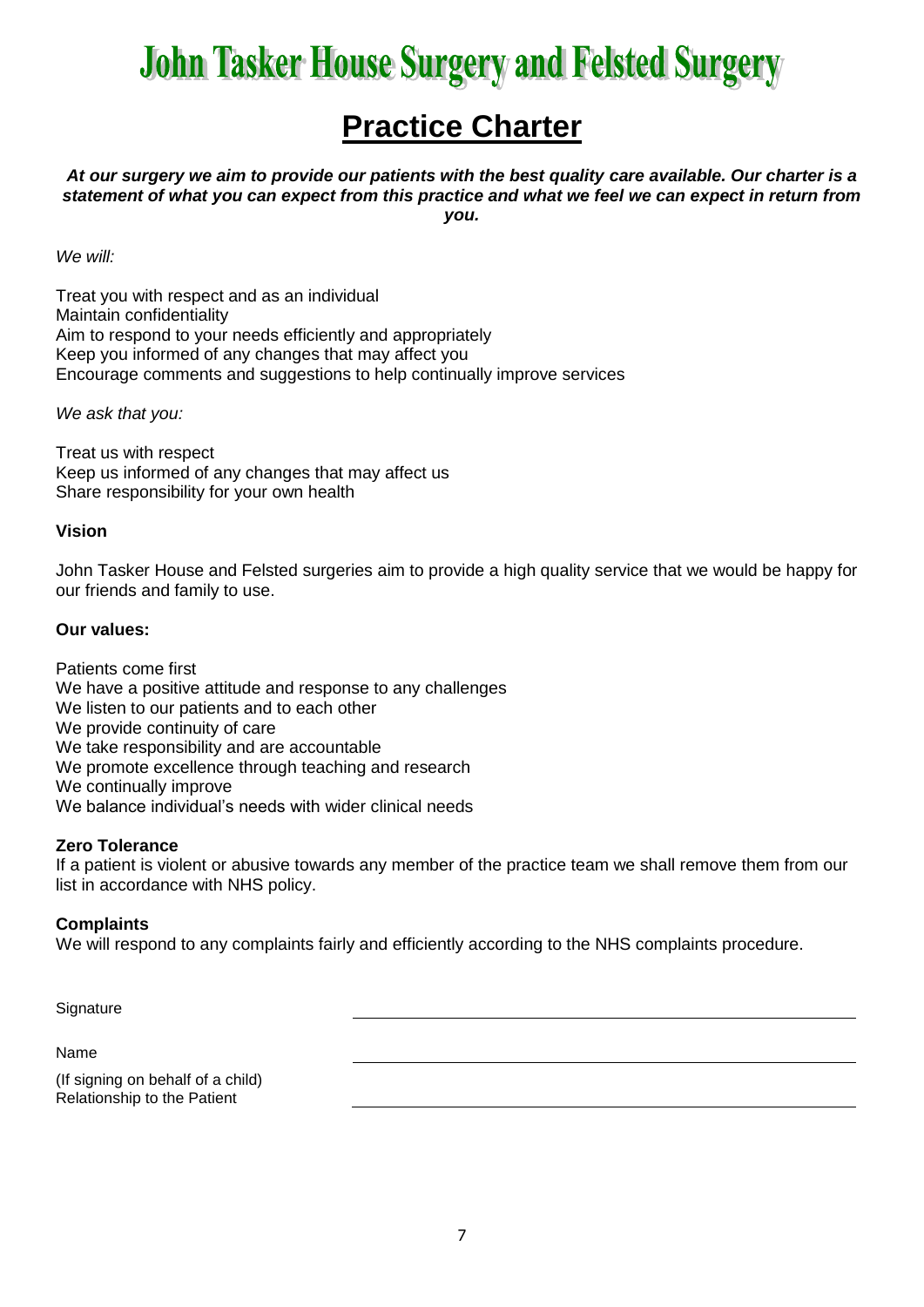### **On-line Access to your medical records**

We encourage patients to use online services via either the NHS App or Patient Access to:

- Book and cancel appointments
- Order repeat prescription
- View your medical record (Allergies, immunisations and vaccinations)

#### **NHS App**

The NHS App can be downloaded for free from the App Store or Google Play. You can register to use the app without coming to the surgery.

For more information go to **www.nhs.uk/nhsapp**

#### **Patient Access**

To register for use of Patient Access the patient must attend the surgery in person with photographic ID and complete a registration from.

For more information go to **www.patientaccess.com**

**If you would like to access more of your GP record online (e.g. test results) please read the following carefully. Then complete the form on page 10 and send the form to the surgery. If you don't already have an NHS App or Patient Access account you will be asked to bring photographic ID to the surgery in person, this is for your own security.** 

#### **What's in it for you?**

You can look at your records whenever you choose to, without needing to print them. Online records are up to date and more secure than a printed paper record which could get lost or seen by others.

People who have long term conditions, for example diabetes, hypertension or coronary heart disease, have found that looking at their test results online helps them make positive changes to improve their health. They can see if their condition is improving or getting worse by looking at past test results.

You can look at your medical records before your appointment to see if there is anything you need to discuss with your doctor or nurse. This could be your test results, illnesses you have had in the past or any new information added to your records. This would help you discuss any concerns you may have and help you benefit more from your appointment.

Sometimes when you see your doctor, you are given a lot of information and might not be able to remember it later. You may also want further information once you have had time to think about what was said. You can look at your online records after your appointment to make sure you understood what your doctor or nurse said.

#### **Understanding your records**

Your records are written to help medical people look after you and so in some cases, you may not understand everything you see. If you find anything difficult to understand, as well as talking to your doctor or nurse, you can go to the NHS Choices website by using this link www.nhs.uk. NHS Choices is the NHS website for patients so you can look for information on illnesses, improving health and to find NHS services in your local area.

Other websites frequently used to search for information on illnesses and test results are Patient – [www.patient.info](http://www.patient.info/) and Lab Test Online UK – [www.labtestsonline.org.uk](http://www.labtestsonline.org.uk/). Although these are not owned or checked by the NHS, other patients have found them useful.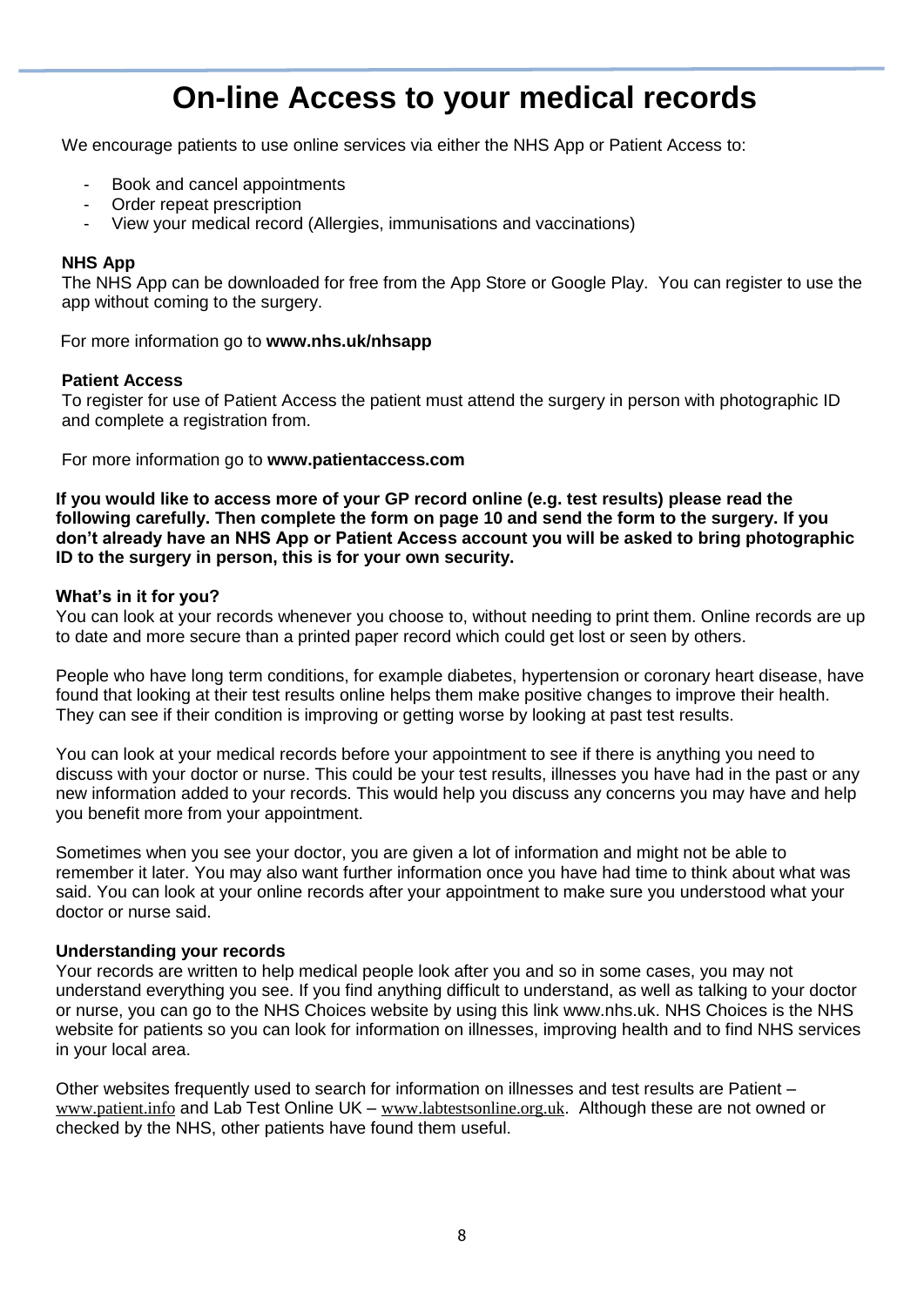#### **A few things to think about**

There are a few things you need to think about before registering for online records.

On very rare occasions:

- Your GP may not think it in your best interest for you to look at your GP records online. If this happens, your GP will discuss their reasons with you. It is up to your GP to decide if you should be allowed access to your online record.
- You may see your test results before your doctor has spoken to you about them. This may be when you cannot contact your surgery, or when your surgery is closed. This means you will need to wait until an appointment is available to talk to your doctor.
- Information in your medical records might need correcting. If you find something you think is not correct, you should contact your surgery. The staff will be able to answer your questions and set things right when needed. Please bear in mind that you cannot change the record yourself.
- There may be information in your medical records that you did not know was there or that you had forgotten about, such as an illness or an upsetting incident. If you see anything you did not know about that worries you, please speak to your surgery and they will discuss this with you.

If you see someone else's information in your record, please log out immediately and let your surgery know as soon as possible.

If you have questions about any of the above points, please talk to your surgery and they will be able to advise you further.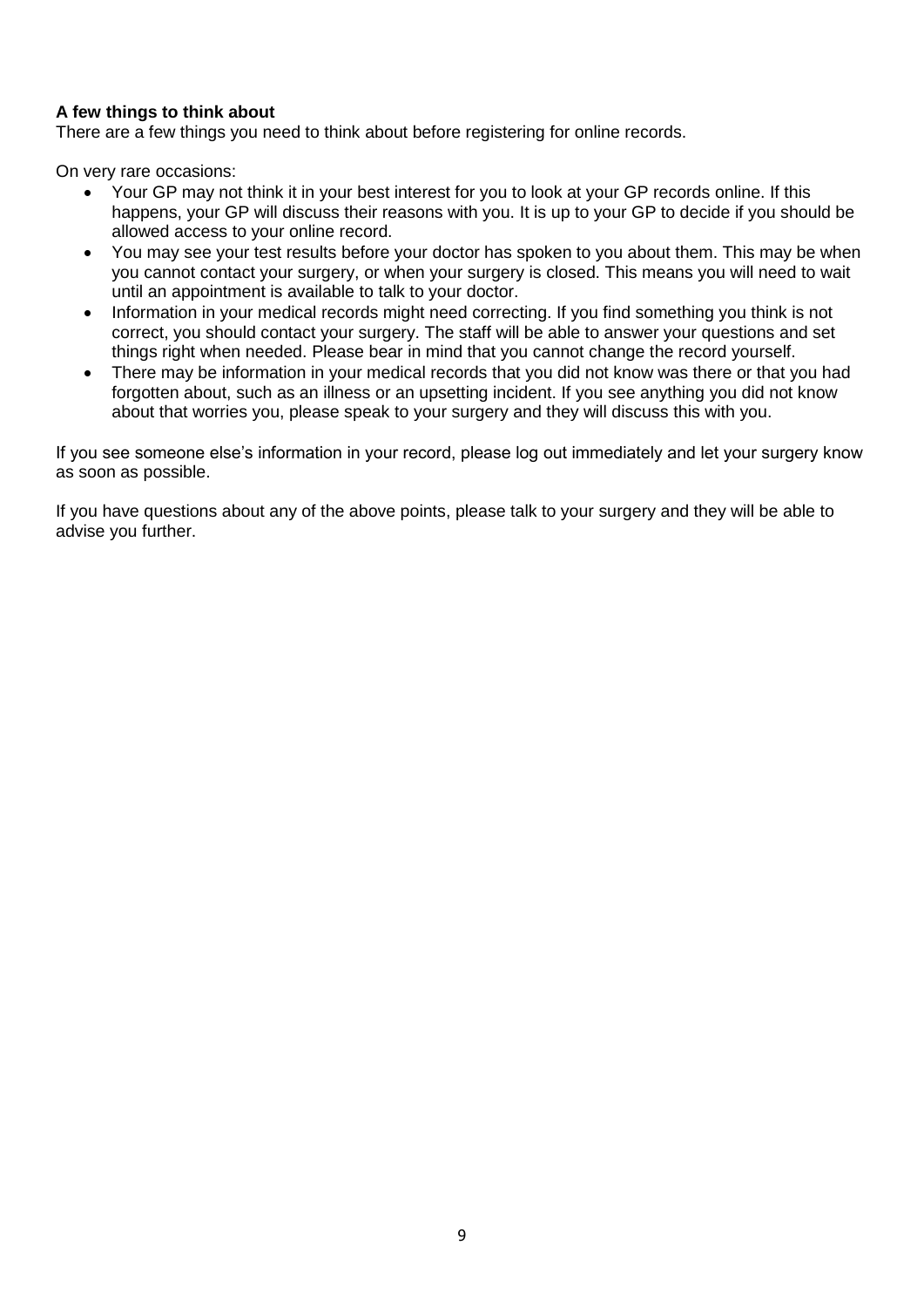#### **Application for online access to my medical record**

| Full Name: |  | <b>DOB</b> |  |
|------------|--|------------|--|
| Email:     |  |            |  |

#### **I wish to have access to the following online services (please tick all that apply):**

| <b>Booking Appointments</b>                                                                                           |  |
|-----------------------------------------------------------------------------------------------------------------------|--|
| 2. Requesting repeat prescriptions                                                                                    |  |
| 3. Accessing my coded medical records, including laboratory results, immunisations, medications and<br>consultations. |  |

#### **I wish to access my medical record online and understand and agree with each statement (please tick)**

|    | 1. I have read and understood the information leaflet (attached).                                                                           |  |
|----|---------------------------------------------------------------------------------------------------------------------------------------------|--|
| 2. | I will be responsible for the security of the information that I see or download.                                                           |  |
|    | 3. If I choose to share my information with anyone else, this is at my own risk.                                                            |  |
|    | 4. If I suspect that my account has been accessed by someone without my agreement, I will contact<br>the practice as soon as possible.      |  |
|    | 5. If I see information in my record that is not about me or is inaccurate, I will contact the practice as<br>soon as possible.             |  |
|    | 6. If I think that I may come under pressure to give access to someone else unwillingly I will contact<br>the practice as soon as possible. |  |

Signature Date:

#### **For practice use only**

| Patient NHS number                 | Practice computer ID number |                                                                                                 |                      |  |
|------------------------------------|-----------------------------|-------------------------------------------------------------------------------------------------|----------------------|--|
| Identity verified by<br>(initials) | Date                        | Method<br>Vouching with information in record $\square$<br>Photo ID and proof of residence<br>⊔ |                      |  |
| Authorised by                      |                             |                                                                                                 | Date                 |  |
| Date account created               |                             |                                                                                                 | Date passphrase sent |  |
| Level of record access enabled     | Notes / explanation         |                                                                                                 |                      |  |
|                                    |                             |                                                                                                 |                      |  |
|                                    |                             |                                                                                                 |                      |  |
| Retrospective $\square$            |                             |                                                                                                 |                      |  |
| Detailed coded record $\Box$       |                             |                                                                                                 |                      |  |